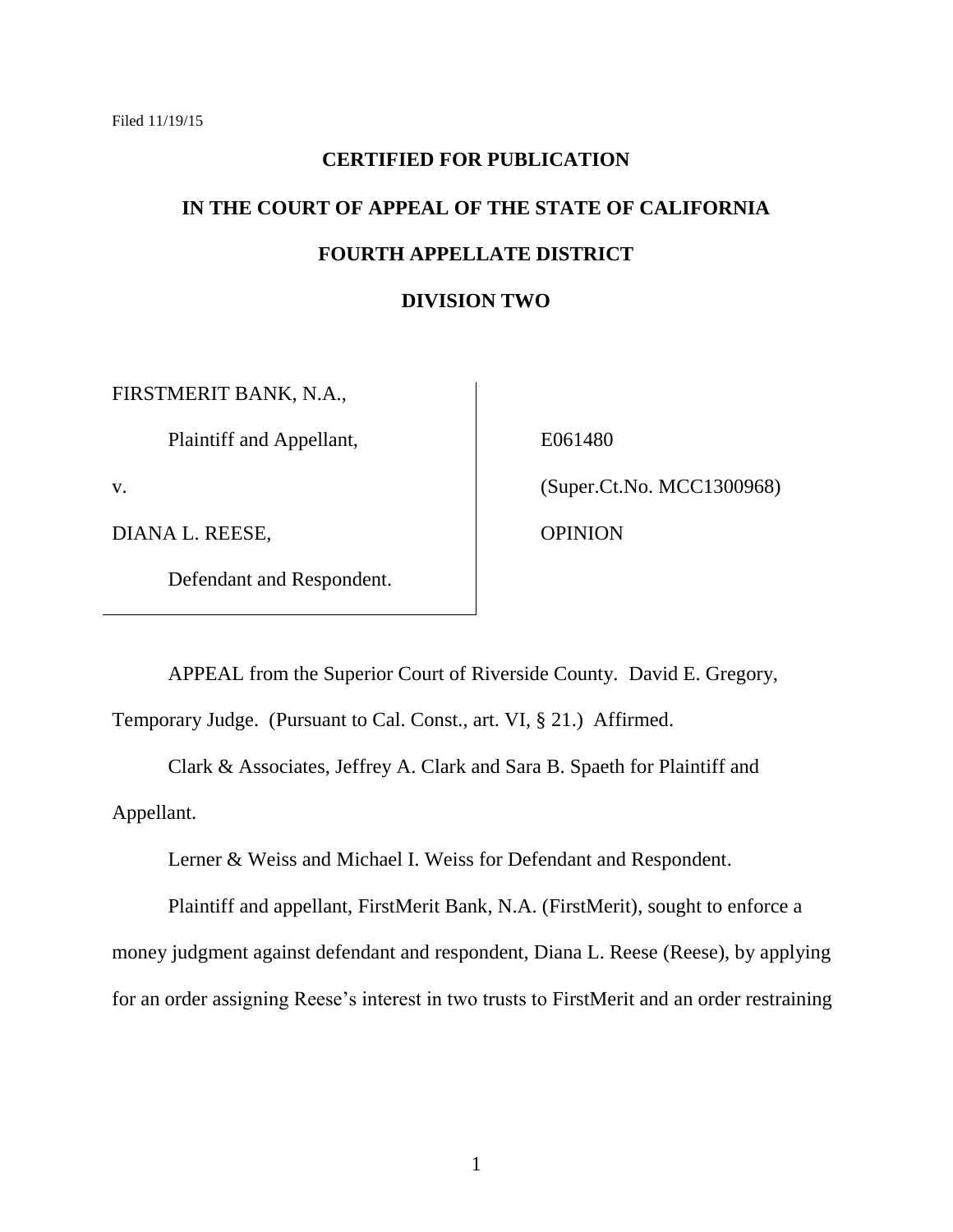her from otherwise disposing of her right to payment under the trusts. (Code Civ. Proc.,  $\S$ § 708.510, subd. (a), 708.520.)<sup>1</sup> The trial court denied the motion.

FirstMerit appeals and contends: (1) section 708.510 gives the trial court authority and jurisdiction to order Reese to assign FirstMerit funds she receives from the trusts; (2) section 708.520 gives the court authority to issue an order restraining Reese from transferring her interest in the trusts; and (3) section 709.010 does not affect the court's authority or jurisdiction to enter such orders.

We affirm.

 $\overline{a}$ 

## **I**

# **FACTUAL BACKGROUND**

FirstMerit obtained a default judgment against Reese in Ohio and obtained a sister-state judgment from the Riverside County Superior Court in the amount of \$134,868.85.

FirstMerit filed a motion in the trial court seeking an assignment order (§ 708.510) "requiring judgment debtor Diana L. Reese . . . to assign to Judgment Creditor, the Judgment Debtor's interest in any payments received by Judgment Debtor from the D. Milton Reese Trust . . . and the T. Delmont Reese Trust . . . in [her] capacity as a beneficiary of the . . . Trusts and all rights to payment thereunder to the extent necessary

**<sup>1</sup>** All further unlabeled statutory references are to the Code of Civil Procedure.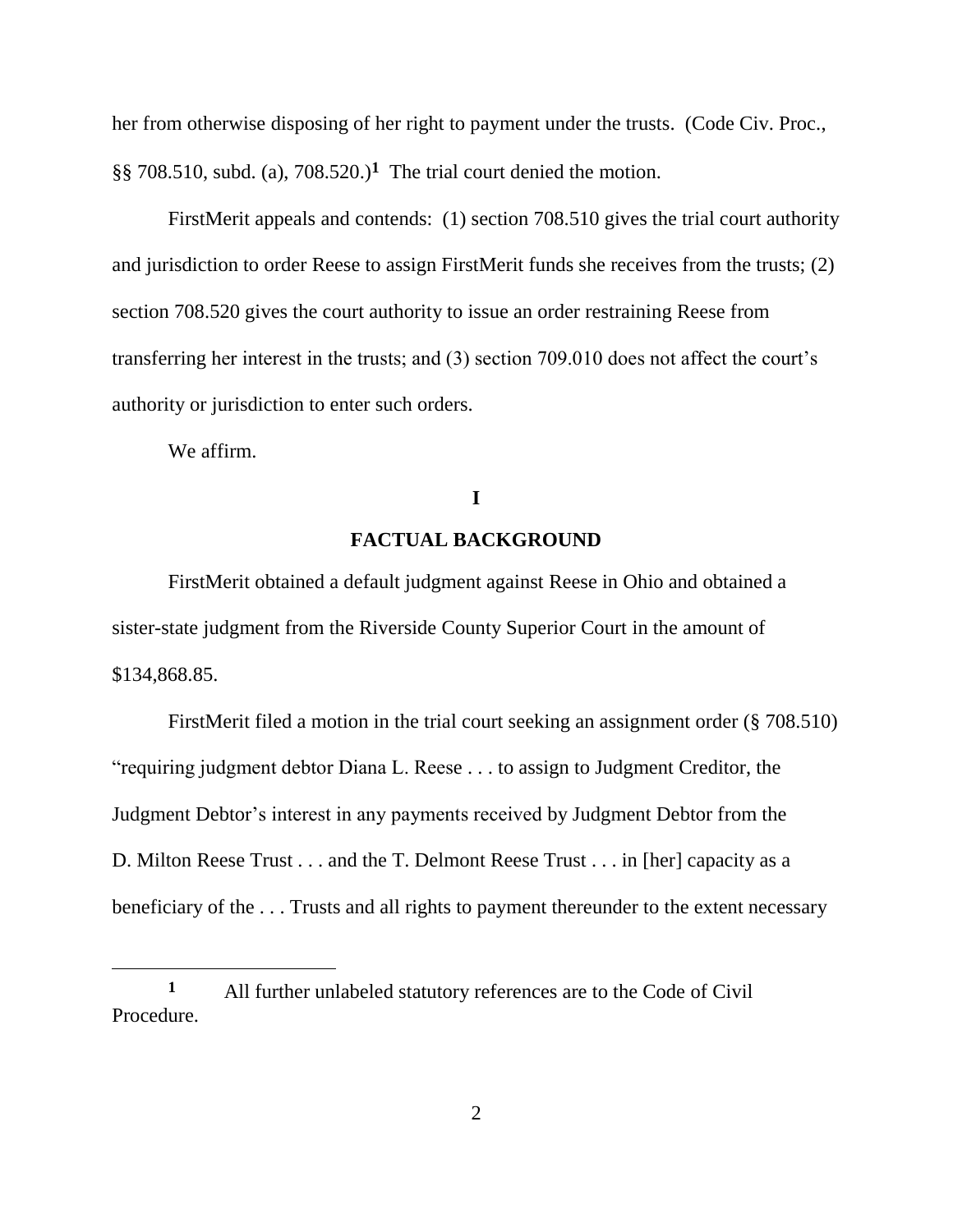to satisfy the judgment in full, including accrued interest th[r]ough the date of payment." FirstMerit also sought an order (§ 708.520) "restraining [Reese] from assigning or otherwise disposing of the right to payment that is sought to be assigned."

Reese is a lifetime beneficiary of the D. Milton Reese Trust and the T. Delmont Reese Trust. According to a representative of the trustee, as of January 11, 2007, Reese received "monthly distributions of principal and income totaling \$11,000.00" from the D. Milton Reese Trust and "monthly distributions of principal and income totaling \$10,498.78" from the T. Delmont Reese Trust. The distributions are discretionary, but Reese has received the same or approximately the same amount from the trusts since 2001 and 1993, respectively. Reese claims the trusts are spendthrift trusts.

On May 23, 2014, the Riverside County Superior Court denied FirstMerit's motion for an assignment order. The court based its ruling on an interpretation of section 708.510, holding that "what is being requested of the Court is not within the contemplation of Code of Civil Procedure section 708.510. . . . An assignment order is a court order that assigns to the judgment creditor the debtor's right to payment due from a third person. An assignment order must include an order that assigns a right to payment outright and not simply directing a judgment debtor to make payments of funds that the judgment debtor may receive from a third party. Those funds are already able to be levied upon pursuant to a writ of possession, once they fall into the hands of the judgment debtor." Accordingly, the court denied the motion as "an improper request under

3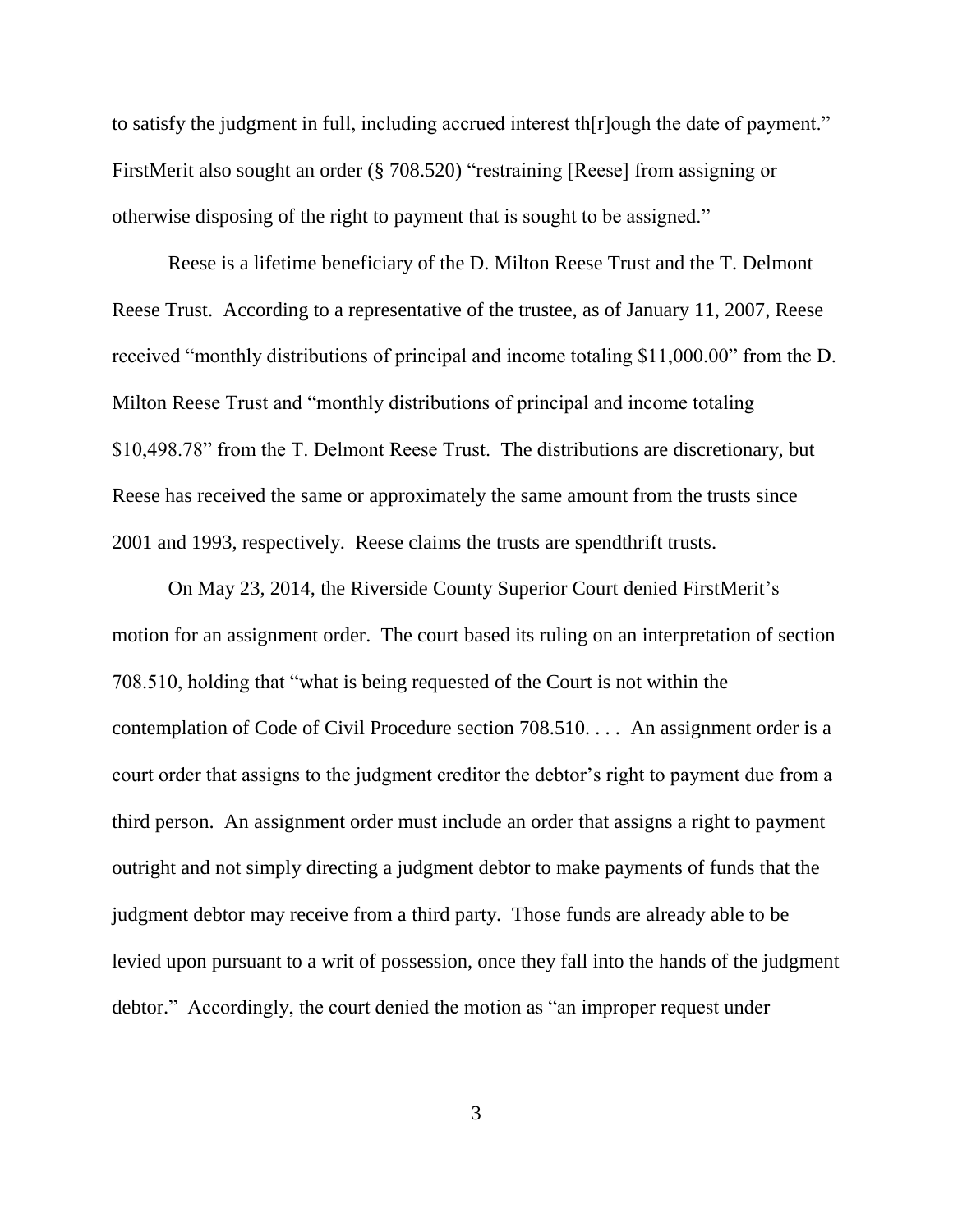[section] 708.510." The court did not reach the request for a restraining order under section 708.520.

# **II**

#### **DISCUSSION**

#### A. *Assignment of Interest in Trusts*

FirstMerit contends the trial court erred by determining it was improper for the court to order Reese to assign payments from her trusts under section 708.510. We disagree.

This appeal requires us to construe several sections of the Code of Civil Procedure. "To determine the meaning of such . . . provision[s] entails the resolution of a pure question of law. [Citations.] The soundness of the resolution of such a question is examined de novo. [Citations.]" (*People ex rel. Lockyer v. Shamrock Foods Co.* (2000) 24 Cal.4th 415, 432.) To interpret the statute, we must ascertain legislative intent, starting with the language of the statute. (*Ventura County Dept. of Child Support Services v. Brown* (2004) 117 Cal.App.4th 144, 149-150.) "If the terms of the statute are unambiguous, we presume the lawmakers meant what they said, and the plain meaning of the language governs." (*Estate of Griswold* (2001) 25 Cal.4th 904, 911.)

A money judgment may be enforced against an interest in a trust. (§ 695.030, subd. (b) $(1)$ .) In general, any property of the judgment debtor that is subject to enforcement of a money judgment is subject to levy under a writ of execution under section 699.710. (§ 699.710 ["Except as otherwise provided by law, all property that is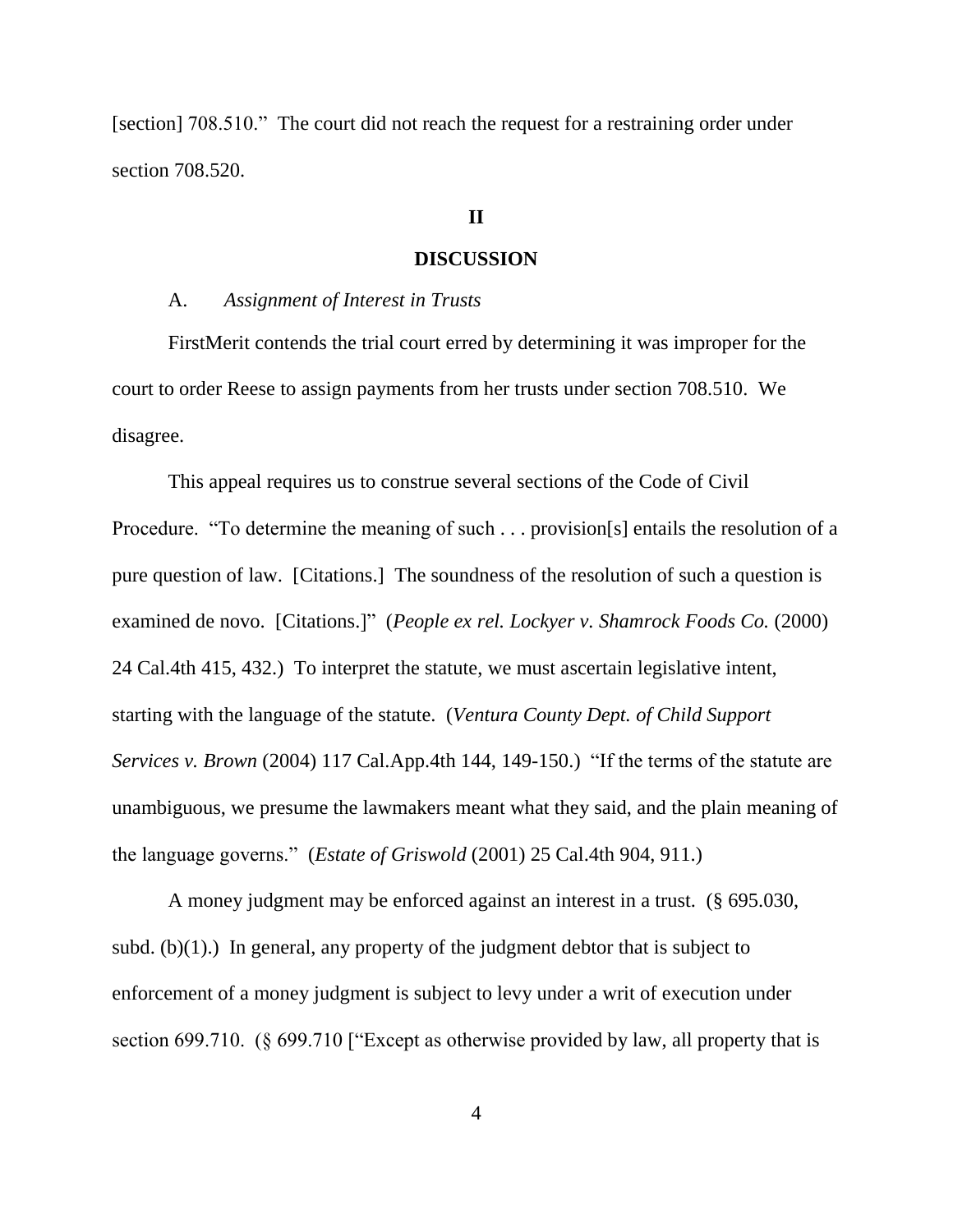subject to enforcement of a money judgment . . . is subject to levy under a writ of execution to satisfy a money judgment"].) However, the Legislature specifically excluded interest in a trust from levy by writ of execution. (§ 699.720, subd. (b) ["The following types of property are not subject to execution . . . [t]he interest of a trust beneficiary"].) Instead, a judgment creditor must utilize the enforcement procedures set out under section 709.010 to reach the interest of a trust beneficiary.

By its plain terms, the enforcement procedures of Code of Civil Procedure section 709.010 are the only means available for a judgment creditor to enforce a money judgment against an interest in a trust. (Code Civ. Proc., § 709.010, subd. (b) ["The judgment debtor's interest as a beneficiary of a trust is subject to enforcement of a money judgment *only* upon petition under this section . . .", italics added].) Moreover a judgment creditor may file a petition only with "a court having jurisdiction over administration of the trust. . . ." (*Ibid*.) Under a proper petition, "[t]he judgment debtor's interest in the trust may be applied to the satisfaction of the money judgment by such means as the court, in its discretion, determines are proper, including but not limited to imposition of a lien on or sale of the judgment debtor's interest, collection of trust income, and liquidation and transfer of trust property by the trustee." (*Ibid*.) Provisions of the Probate Code impose, under certain circumstances, limits on a judgment creditor's right to collect from a trust. (Code Civ. Proc., § 709.010, subd. (c).)

It follows from these statutory principles that FirstMerit was not entitled to an order requiring Reese to assign her interest in the trusts. FirstMerit concedes Reese's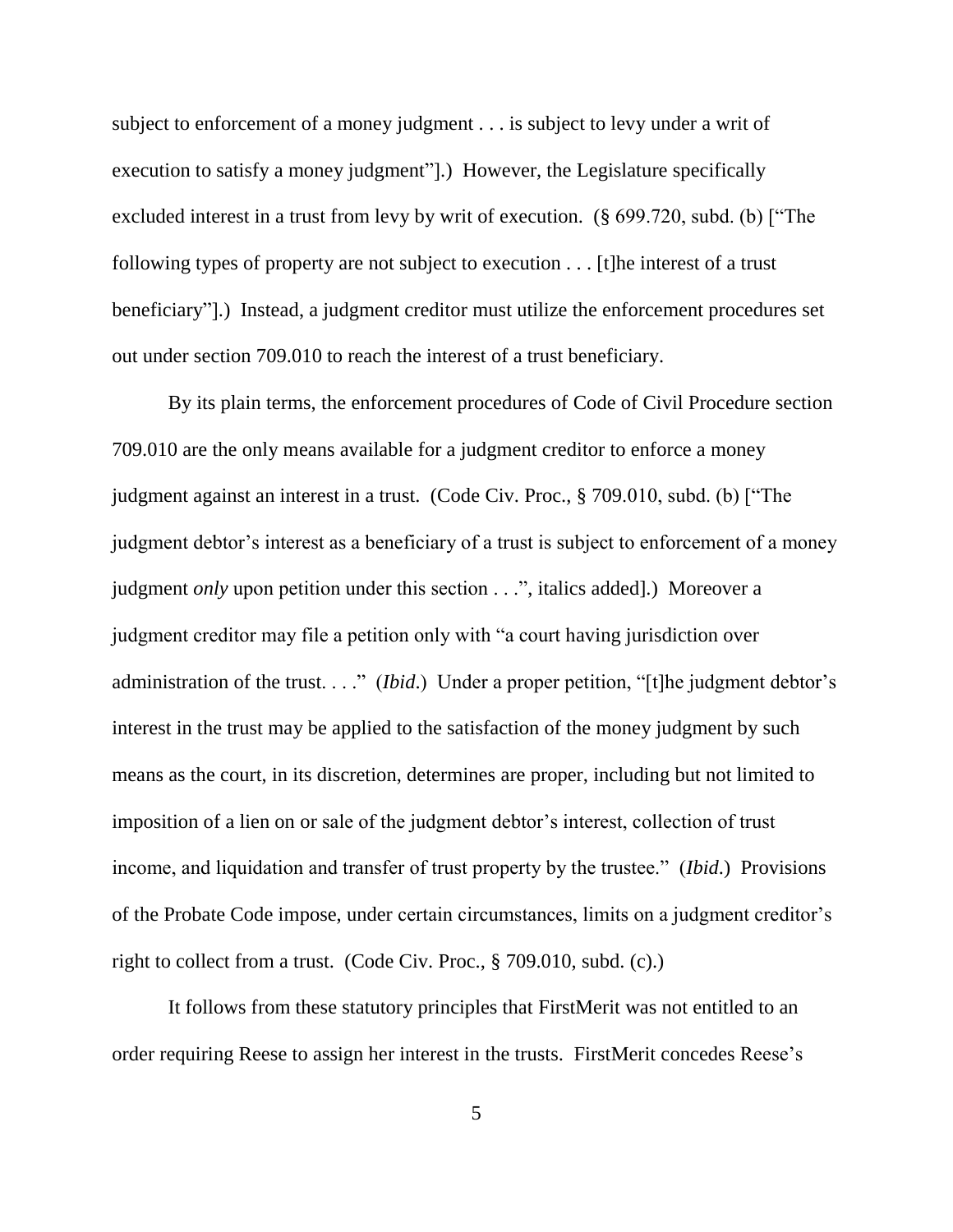trusts are administered in Ohio and that the trial court therefore does not have jurisdiction over the administration of the trusts. Accordingly, FirstMerit could not seek enforcement of its money judgment against Reese's interest in the trusts by petitioning the court under section 709.010. The statutory language is equally plain that "[t]he judgment debtor's interest as a beneficiary of a trust is subject to enforcement of a money judgment *only*  upon petition under this section. . . . " ( $\S$  709.010, subd. (b), italics added.) The trial court could not, therefore, avoid the limitations on its authority under section 709.010, subdivision (b) by entering an order under section 708.510 that assigns Reese's interest to FirstMerit. Doing so would have exceeded the court's jurisdiction. (*Abelleira v. District Court of Appeal* (1941) 17 Cal.2d 280, 290 ["[W]hen a statute authorizes prescribed procedure, and the court acts contrary to the authority thus conferred, it has exceeded its jurisdiction . . ."[.]

FirstMerit argued in its briefs and at oral argument that, notwithstanding section 709.010, it is permitted to utilize the assignment procedures set out in section 708.510 to obtain "an order directing Reese to assign and turnover payments distributed to her from a third party trustee."<sup>2</sup> Such an order, FirstMerit argues, would not require jurisdiction over the trustees because it would direct "assignment of Reese's right to receive payments of the Trusts *once they are disbursed by the Trustee*." (Italics added.)

 $\overline{a}$ 

**<sup>2</sup>** We decline to take judicial notice of certain unpublished opinions of the Court of Appeal addressing this issue. (California Rules of Court, rule 8.1115(a).)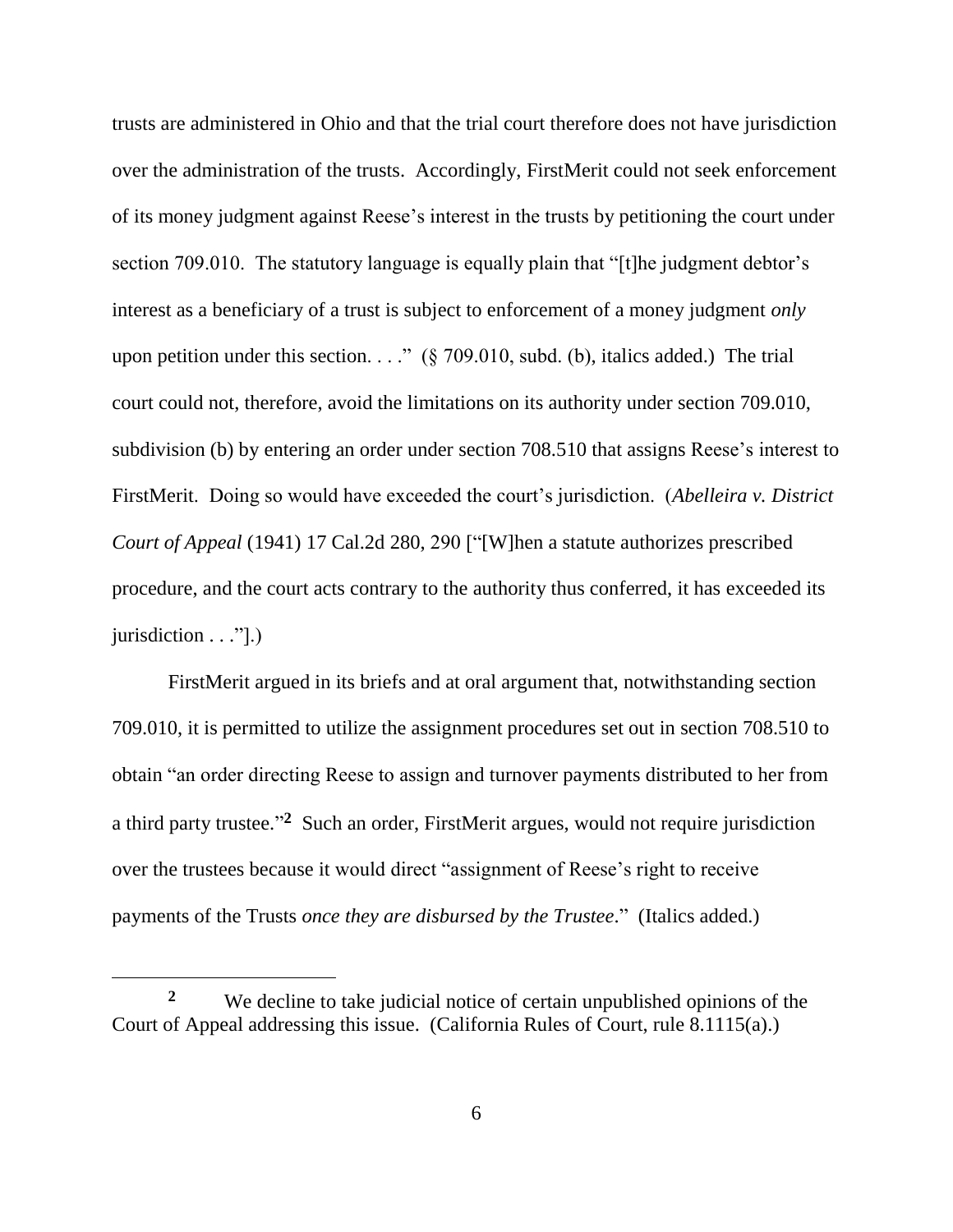FirstMerit's proposal ignores the nature of an assignment. An "assignment merely transfers the interest of the assignor. The assignee 'stands in the shoes' of the assignor, taking his or her rights and remedies, subject to any defenses that the obligor has against the assignor prior to notice of the assignment." (1 Witkin, Summary of Cal. Law (10th ed. 2005) Contracts, § 735, p. 819; see also *Weingarten Realty Investors v. Chiang* (2012) 212 Cal.App.4th 163, 167 (*Weingarten*) ["Novadyne's interest in the unclaimed property was the right to obtain payment from the state.... That interest was assigned to Weingarten who, as an assignee, 'stands in the shoes' of Novadyne"].) Thus, in seeking an assignment order under section 708.510, FirstMerit sought to acquire Reese's rights to receive payments from Reese's trustees. (See *Weingarten*, *supra*, at p. 167.)That result is precisely what the Legislature precluded by enacting exclusive procedures for enforcing money judgments against trusts. (§ 709.010, subd. (a).) Those exclusive procedures allow a court to apply a judgment debtor's interest in a trust "to the satisfaction of the money judgment by," among other means, "collection of trust income," but only if the court has jurisdiction over the administration of the trust. (§ 709.010, subd. (b).) It is uncontested that the trial court did not have jurisdiction over the administration of the Reese trusts, and the trial court was correct to refuse FirstMerit's invitation to ignore that defect.

FirstMerit argued it is permitted to seek an order requiring Reese to turn over funds the trustees have already "distributed to her." This argument misses the point. As the trial court correctly held, once the trustees have distributed the funds, they are not

7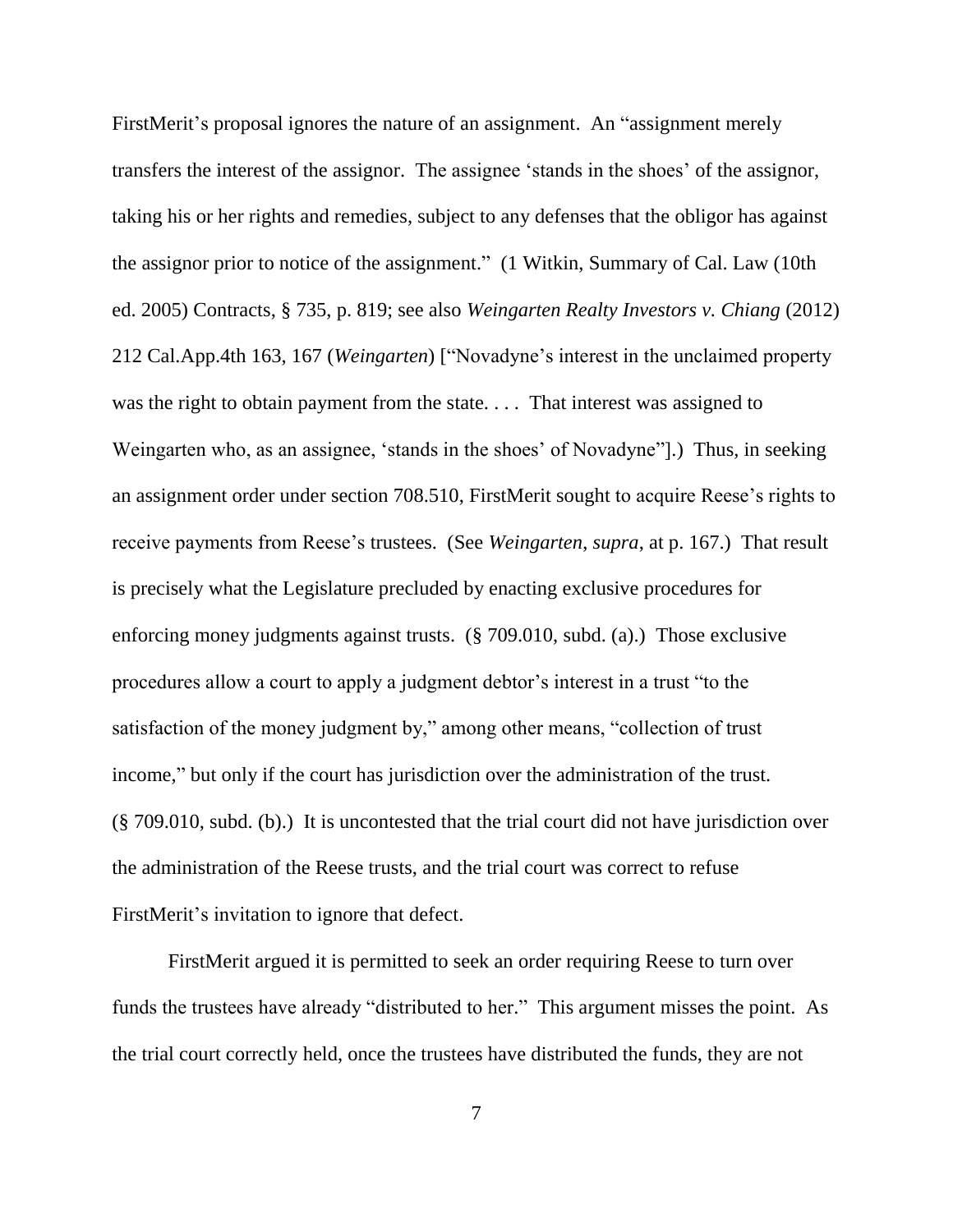subject to an assignment order, but can "be levied upon pursuant to a writ of possession, once they fall into the hands of the judgment debtor." The trial court correctly held that seeking assignment of Reese's interests in the trust was not the proper way to enforce the money judgment against funds in Reese's possession and that there are other statutory procedures for enforcing the judgment against such funds.

FirstMerit argued in its briefs and at oral argument that *Weingarten* establishes the courts *do* have the authority to order a judgment debtor to assign her interest in a trust even if they do not have jurisdiction over the trustees. But *Weingarten* did not involve an assignment order against trust assets. *Weingarten* stands for the more basic proposition that to enter an order of assessment under section 708.510, the superior court "was only required to have jurisdiction over [the judgment debtor]" but "was not required to have jurisdiction over the Controller [the obligor]." (*Weingarten*, *supra*, 212 Cal.App.4th at p. 167.) The problem for FirstMerit, as we held above, is that section 709.010 takes the enforcement of money judgments against interests in trusts out of the ambit of section 708.510 and specifically limits the court to enforcement against trusts whose administration is within its jurisdiction.